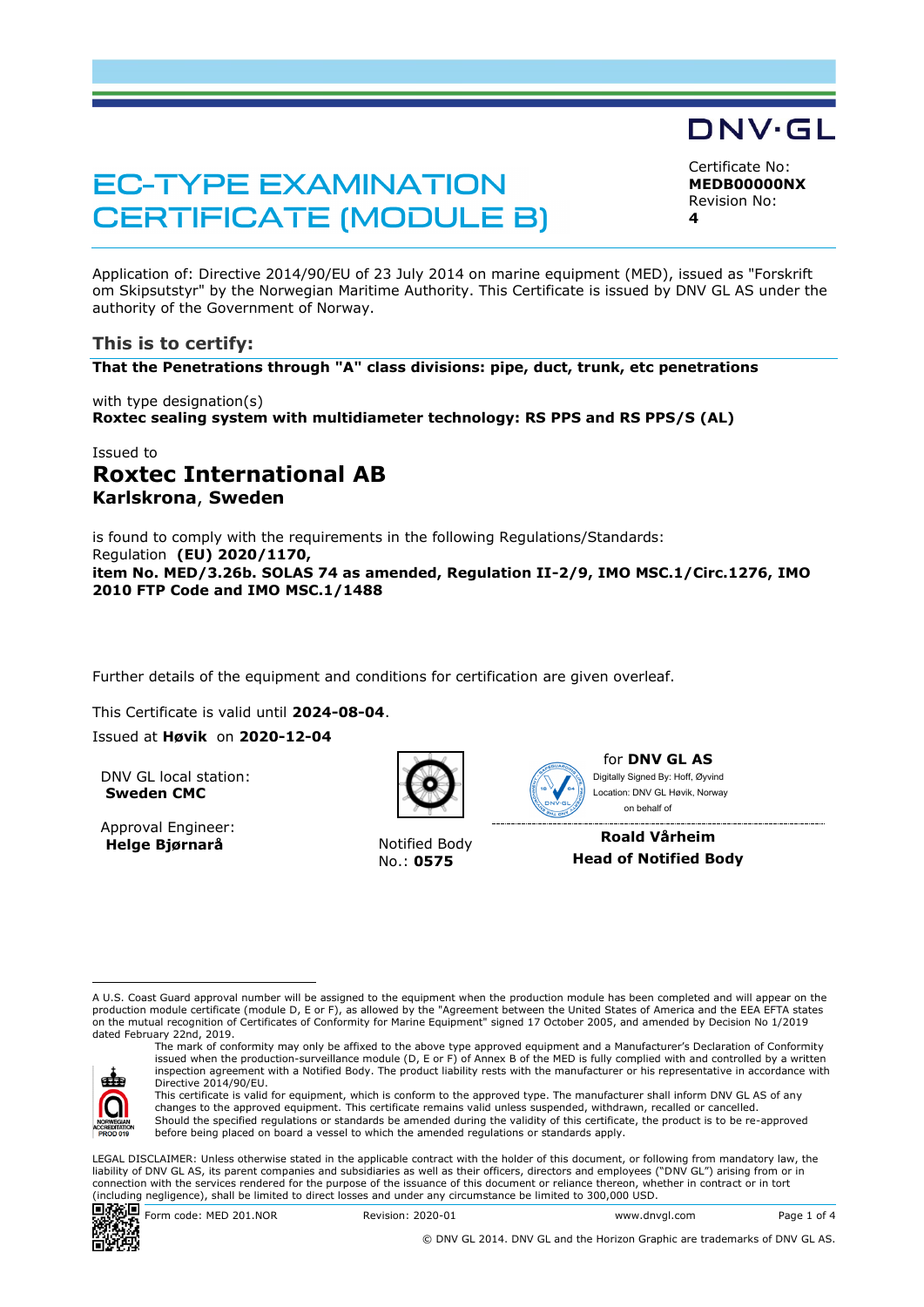Job Id: **344.1-000153-97** Certificate No: **MEDB00000NX** Revision No: **4**

### **Product description**

"Roxtec sealing system with multidiameter technology: RS PPS and RS PPS/S (AL)"

RS PPS 31-450:

consisting of an aluminium sleeve, bolted or welded to an aluminium section. The sleeve is fitted at both ends with Roxtec RS seals (standard or EMC versions) including intumescent material in between.

RS PPS/S 31-150:

consisting of an aluminium sleeve, bolted or welded (including SLX-type sleeve) to an aluminium section. The sleeve is fitted in with Roxtec RS PPS/S seal (standard or EMC versions) with integrated intumescent material.

## **Application/Limitation**

Approved for use as single plastic pipe penetration system in class A-0, A-15, A-30 and A-60 aluminium bulkhead and deck for approved thermoplastic pipes as follows:

| Type          | Size        | Pipe<br>material    | Pipe<br>diameter<br>$(OD)$ [mm] | Sleeve<br>length<br>[mm] | Sleeve<br>thickness<br>[mm] | Sleeve<br>position | Sleeve<br>insulation |
|---------------|-------------|---------------------|---------------------------------|--------------------------|-----------------------------|--------------------|----------------------|
| <b>RS PPS</b> | $31 - 200$  | Thermo-<br>plastic* | $16 - 160$                      | 156                      | $4 - 7$                     | Symmetric          | S1541191 Rev. A      |
| <b>RS PPS</b> | $225 - 450$ | Thermo-<br>plastic* | $160 - 355$                     | 400                      | $4 - 7$                     | Symmetric          | S1541191 Rev. A      |
| <b>RS PPS</b> | $31 - 150$  | PE/ALU/PE           | $16 - 110$                      | 156                      | $4 - 7$                     | Symmetric          | S1541191 Rev. A      |
| RS PPS/S      | $31 - 150$  | Thermo-<br>plastic* | $16 - 110$                      | $35 - 65$                | $4 - 7$                     | See<br>drawing     | S1017153             |

Table 1: Approved pipe penetration in aluminium bulkhead

\* PP, PVC, PB, ABS, PE, PVDF

| Table 2: Approved pipe penetration in aluminium deck |
|------------------------------------------------------|
|------------------------------------------------------|

| Type          | <b>Size</b> | Pipe<br>material    | Pipe<br>diameter<br>(OD) [mm] | Sleeve<br>length<br>[mm] | Sleeve<br>thickness<br>[mm] | Sleeve<br>position   | Seal<br>insulation |
|---------------|-------------|---------------------|-------------------------------|--------------------------|-----------------------------|----------------------|--------------------|
| <b>RS PPS</b> | $31 - 200$  | Thermo-<br>plastic* | $16 - 160$                    | 156                      | $4 - 7$                     | Top and<br>Symmetric | S1541191 Rev. A    |
| <b>RS PPS</b> | $225 - 450$ | Thermo-<br>plastic* | $160 - 355$                   | 400                      | $4 - 7$                     | Top and<br>Symmetric | S1541191 Rev. A    |
| <b>RS PPS</b> | $31 - 150$  | PE/ALU/PE           | $16 - 110$                    | 156                      | $4 - 7$                     | Top                  | S1541191 Rev. A    |
| RS PPS/S      | $31 - 150$  | Thermo-<br>plastic* | $16 - 110$                    | $35 - 65$                | $4 - 7$                     | See<br>drawing       | S1017153           |

\* PP, PVC, PB, ABS, PE, PVDF

Deck or bulkhead to be insulated with approved insulation according to classification covering the edge of the aluminium frame. See insulation drawing specified in the Type Approval Documentation. For fire class A-0, A-15 and A-30, the sleeve and pipes are to be insulated as for class A-60.

The pipe penetrations are not approved for use in watertight bulkheads on passenger ships and special purpose ships (SPS).

The penetration system shall not be used for penetrating boundaries of tanks.

The insulation material used has to be approved according to the Marine Equipment Directive and bear the Mark of Conformity.

Each product shall be supplied with its manual for installation and maintenance.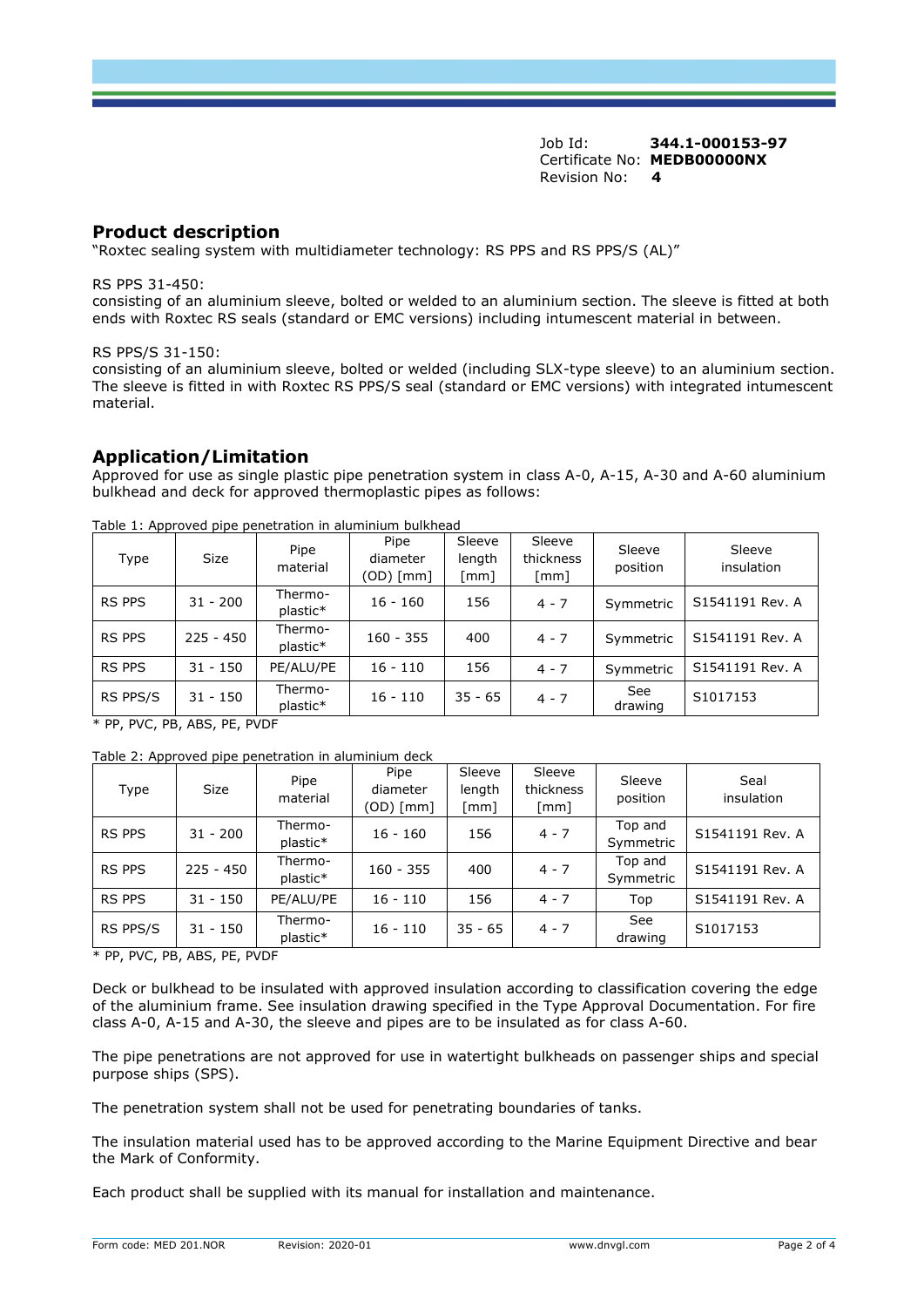Job Id: **344.1-000153-97** Certificate No: **MEDB00000NX** Revision No: **4**

#### **Type Examination documentation**

Test Report No. 103070.33A dated 15 November 2004 from SINTEF, Trondheim, Norway. Test Report No. P403634 dated 30 December 2004 from SP, Borås, Sweden. Test Report No. PG11898 dated 17 April 2009 from DBI, Hvidovre, Denmark. Test Report No. PG11955 dated 17 April 2009 from DBI, Hvidovre, Denmark. Test Report No. PGA10801A dated 29 August 2016 from DBI, Hvidovre, Denmark. Test Report No. PGA11370A dated 20 February 2019 from DBI, Hvidovre, Denmark. Test Report No. PGA11371A dated 20 February 2019 from DBI, Hvidovre, Denmark. Test Report No. RS-19/B-020/E dated 27 May 2019 from CTO, Gdansk, Poland. Test Report No. RS-19/B-224/E dated 1 August 2019 from CTO, Gdansk, Poland.

Assessment No. 103201.89 dated 4 August 2004 from SINTEF, Trondheim, Norway.

Drawing No. S1017153 dated 30 April 2009 from maker. Drawing No. S1541191 Rev. A dated 26 November 2019 from maker.

#### **Tests carried out**

Tested according to IMO FTPC Part 3 and in compliance with IMO 2010 FTP Code Ch. 8 or IMO 2010 FTP Code Part 3.

## **Marking of product**

The product or packing is to be marked with name and address of manufacturer, type designation, firetechnical rating, MED Mark of Conformity and USCG approval number if applicable (Page 1).